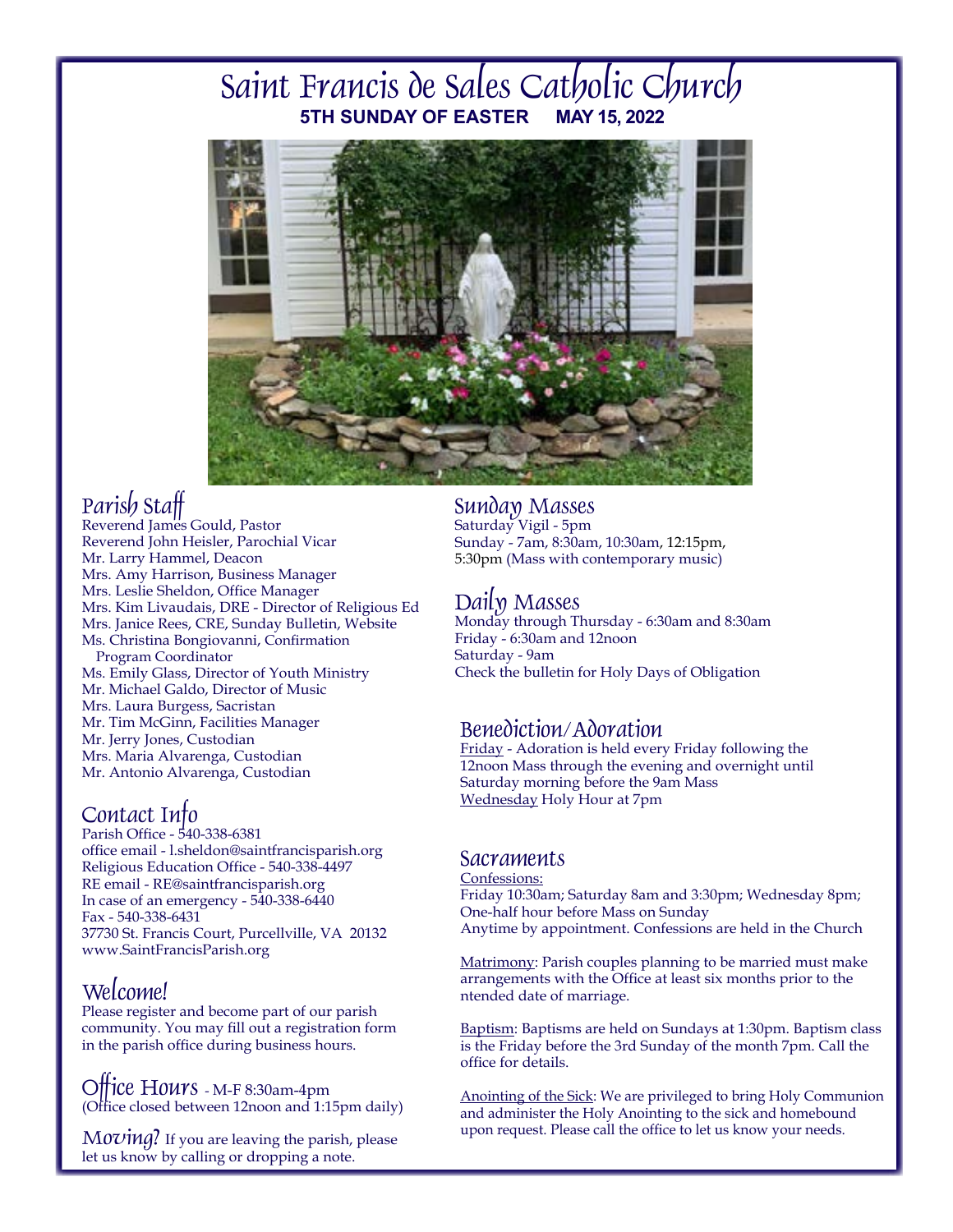### **5th SUNDAY OF EASTER MAY 15, 2022**

"Love one another." - John 13:34a

#### **VESPERS**

May 31 Feast of the Visitation of the Blessed Virgin Mary Join the Choir at 5pm for Vespers in the Church followed by a potluck reception in Knight's Hall.



**~INFORMATION MEETING TONIGHT~** 

Sunday, May 15th 7:00pm in the Knights of Columbus Hall Visit Saint Joseph's Oratory, Saint Anne de Beaupré, Notre-Dame Cathedral, and more! Trip scheduled for July 18th- 21st. Space is limited! Sign up at www.JMJtours.com/quebec

# Masses for the Week

+ *deceased*

Sat., May 14 *Saint Matthias* 9:00 am Laura Burgess Sat., May 14 *Vigil: 5th Sunday of Easter* 5:00 pm Anthony Savettiere Sun., May 15 *5th Sunday of Easter* 7:00 am Randy Fraysher 8:30 am Beth Creighton 10:30 am + Len Riccardi 12:15 pm Kathleen McCuistion 5:30 pm People of the Parish Mon., May 16 *Easter Weekday* 6:30 am + Sandy and Helen Muir 8:30 am + Margaret Furgal Tue., May 17 *Easter Weekday* 6:30 am + Restituta L. Dabu 8:30 am + Anna Oliveri Wed., May 18 *Easter Weekday* 6:30 am Richard and Jennifer Jamieson 8:30 am + Mate, Anka and Chris Ledic Thu., May 19 *Easter Weekday* 6:30 am +Mary and Francis Power 8:30 am Dan and Lisa Gannon Fri., May 20 *Easter Weekday* 6:30 am +Shelby Decker 12:00 pm Special Intention Sat., May 21 *Easter Weekday* 9:00 am Ted Flynn Sat., May 21 *Vigil: 6th Sunday of Easter* 5:00 pm + Mary Breiding Sun., May 22 *6th Sunday of Easter* 7:00 am People of the Parish 8:30 am Maralan O'Neil 10:30 am + Daniel Carroll 12:15 pm Danielle Orender  $5:30$  pm  $+$  Bill Firth

# This Week

| Tue., May 17 | Legion of Mary 6:15pm, Library       |
|--------------|--------------------------------------|
| Wed., May 18 | SoulStitch 9:30am, Knights Hall      |
|              | Charismatic Prayer Group 7pm, Chapel |
|              | TMIY 7pm Rm 202                      |
|              | Holy Hour for Miraculous Medal 7pm   |
| Fri., May 20 | Women's Prayer Group 7am, Chapel     |
| Sat., May 21 | TMIY 6:30am, OLVH                    |
|              |                                      |

OLVH = Our Lady of Victory Hall

# Readings for the Week

| Sun: | Acts 14:21-27/Ps 145:8-9, 10-11, 12-13/Rv       |
|------|-------------------------------------------------|
|      | 21:1-5a/Jn 13:31-33a, 34-35                     |
| Mon: | Acts 14:5-18/Ps 115:1-2, 3-4, 15-16/Jn 14:21-26 |
| Tue: | Acts 14:19-28/Ps 145:10-11, 12-13ab, 21/Jn      |
|      | 14:27-31a                                       |
| Wed: | Acts 15:1-6/Ps 122:1-2, 3-4ab, 4cd-5/Jn 15:1-8  |
| Thu: | Acts 15:7-21/Ps 96:1-2a, 2b-3, 10/Jn 15:9-11    |
| Fri: | Acts 15:22-31/Ps 57:8-9, 10 and 12/Jn 15:12-17  |
| Sat: | Acts 16:1-10/Ps 100:1b-2, 3, 5/Jn 15:18-21      |
| Sun: | Acts 15:1-2, 22-29/Ps 67:2-3, 5, 6, 8 [4]/Rv    |
|      | 21:10-14, 22-23/Jn 14:23-29                     |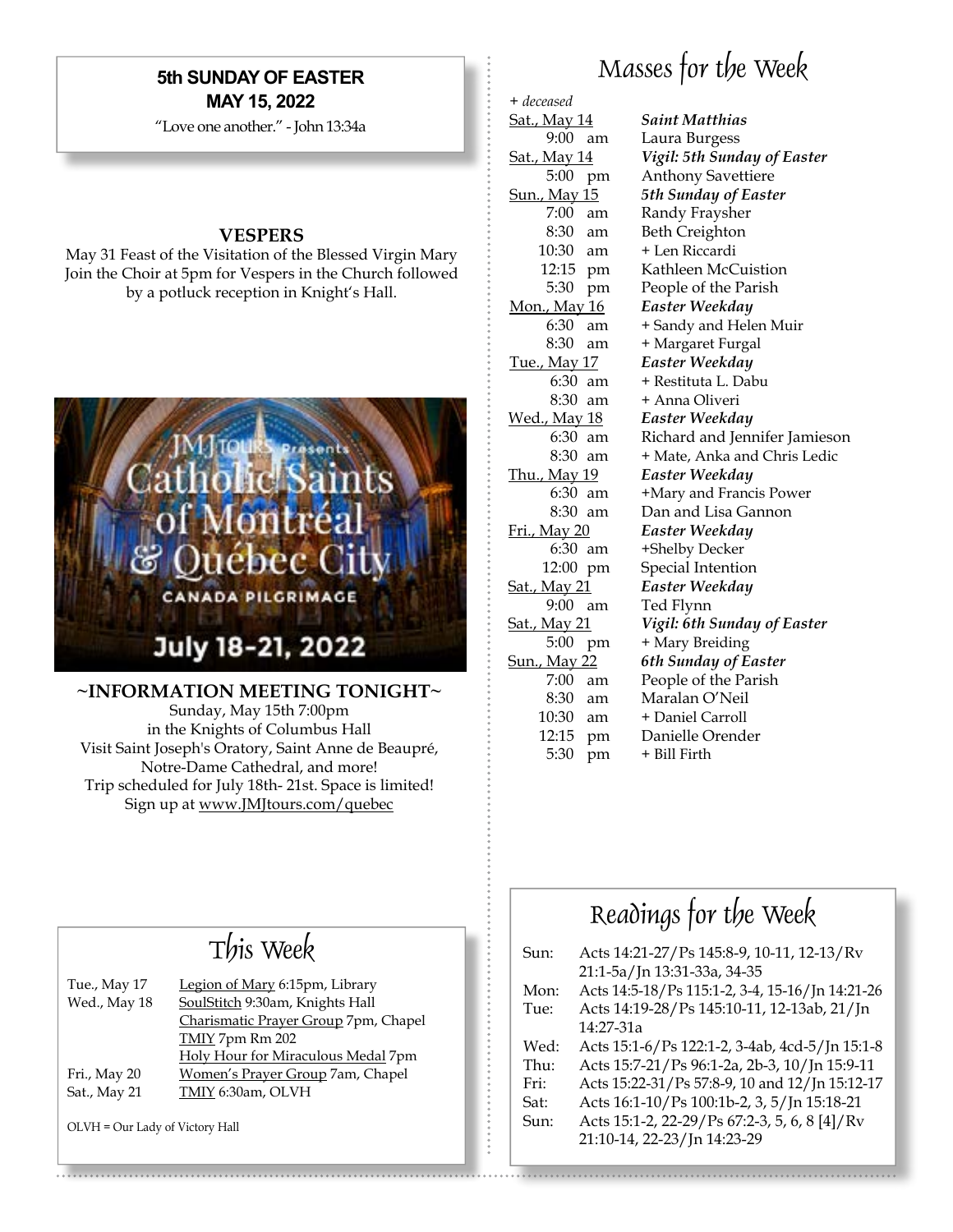#### Dear Folks,

 vices, Confirmation, First The rush is off. Lenten schedules, Easter Ser-Communion (two of each) ceremonies are finished, and the May Crowing/ Ice Cream Social, along with the blessing of motor cycles are all behind us. Now is the time to rest... not. Blink twice and we are back in the fast lane.



On May 14th Fr. Heisler will engage in the annual Altar Boy Training. The session will start at 10 AM. Today at 7 PM a special meeting for those interested in the pilgrimage to Montreal in July can meet at the Knights of Columbus Hall, downstairs from the church. (flyers for the trip can be found in the front narthex of the church. )

The Young at Heart, for seniors group, are going on a field trip to Port Tobacco to visit some of the early religious sites of the Catholic Church. Any folks who would like to join the adventure can call Elizabeth Rice at: 703-777-5864. The parish talent show is slated for May 21st in the gym at 7 PM. Stay tuned. On May 31st the choir will host a Vespers Ceremony in the Church with gathering in the Knights of Columbus Hall right afterwards. Vespers will start at 5 PM, all are welcome.

And lastly, On June 5th we will have a baccalaureate ceremony for the graduation seniors for the local area high schools, Chrism, and home school programs. All the area churches and synogogues will be invited. The event starts at 7 PM.

In the more distant future, starting July 3rd the week long annual Work Camp for the Youth Group will take place, 3-4 adults are still needed; and Vacation Bible Camp will take place for the younger folks on July 11th -15th. Please stay tuned.

Mark your calendars for a pilgrimage to Philadelphia on Columbus Day, Monday, October 10 Bus will leave our parking lot 7am, returning 9pm. We will visit the Cathedral Basilica of St. Peter and Paul and Shrine of St. Katherine Drexel, the Shrine of St. John Neumann, and St. Charles Borromeo Seminary.

Let us pray for one another.

### **LIVE ROSARY FOR PEACE IN UKRAINE**

Join Fr. Gould each night at 9pm as he leads the rosary and prays for peace in Ukraine. You can participate in person or on video - go to saintfrancisparish.org and click on Live Video Streams.



# **2022 Baccalaureate Service**

Invitation to ALL Students, Parents and Families of the Class of 2022 "A Celebration of Faith in Western Loudoun" **Sunday, June 5, 2022 at 7pm** Saint Francis de Sales Catholic Church Hosted by Religious Communities of Western Loudoun *Giving thanks to God for all that He has brought us through! Reception at 8pm immediately following service.*



3rd Banns of Marriage

*Dalton Hawks And Elizabeth Hall* Exchange of Vows May 21, 2022

#### *Our thoughts and prayers are with ...*



**Our Military Members:** SGT Peter Audi, PFC Stephen Beard, MAJ Andrew Cahan, SGT Ernesto Castro, LCpl Paul Cotter, LT Scott Cypher, CPT Patrick Godfrey, CPT Ryan Patrick Grady, 2LT Patrick Gutierrez, CPT Jamie (Jovene) Liddle; SSG Joshua Jovene, CPT Rachel (Jovene) Mallets, CPT Vincent Jovene, MAJ Chuck Marshall; SSG Tim Marshall, CPT Ross Mentzer; Lcpl John Owen Patterson; PFC Jorge Pedroza, GY Sgt Jose Pedroza; Joe Pultro, 1Lt Matthew Ryan, LCpl Frankie Thyson, 1LT Jared Willard, PFC Joseph Jovene, A1C Joshua Wilk

**The Sick**: Dominic Corcoran, Jack Lehtonen, Mary Jane Arens, Mike O'Brien, Sarah Nolan, Liz Keller; Joanne Harrington, Charles Williams, Patricia Naomi Alvarenga, Joe Graber, Timotha Rainey, Rodney and Christina Huth, Candace Daly, Nancy Eastman, Melissa Jewel, Peggy Johnson, Frederick Campos, Grace Costello, Anne Jachts, Jean Pelkey

**The Deceased:** Baraka James, Ames Smith, Anna Marlene Berry, Susan Muth, Steve Van Briggle, Joseph Kerns, Ginger Grimard, Carol Curto, Jerome Miles, Stephen Miller, Terry McCracken, Alice Gould, William Firth, Lois D'Elia, Bernadette Reynolds, Nancy Eastman, Ann Forrest, Nick Spadaccini., Pasquale Spera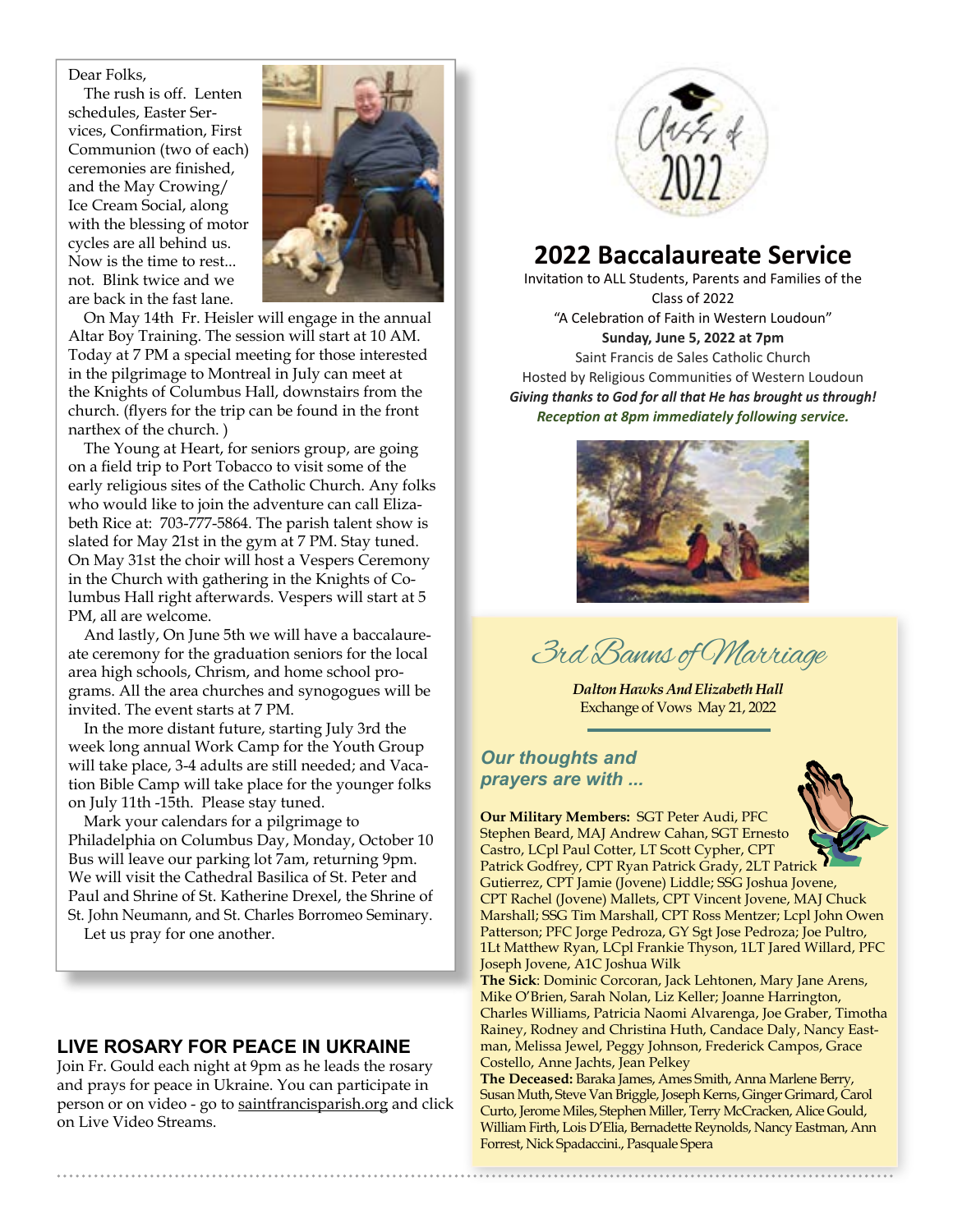

#### **Registration for the Next Religious Education School Year**

Registration for next school year will begin by the end of May. We will continue with the same schedule: Sundays, Mondays, and Wednesdays.

**Sunday, 9 to 10:15 am** 

(Mass begins at 10:30, for families who would like to attend) Kindergarten through 8th grade, RCIC **4 to 5 pm** 

High school classes (Details TBA)

**Monday, 5 to 6:15 pm** Kindergarten through 8th, RCIC/RCIT, High School (Details TBA)

**Wednesday, 3:30 to 4:45pm**  Preschool through 5th grade (No 6th through 8th grade classes currently planned for Wednesday)

Remember that *every year* of religious education is important! Please make sure to register early.

All children preparing for sacraments (1st and 2nd, 7th and 8th, RCIC and RCIT) are asked to attend classes in person next school year. The homeschooling option is only available under extreme circumstances, with the approval of the Director of Religious and Father Gould.

> **All Families…Please Mark Your Calendars:**  *Corpus Christi Procession Sunday, June 19 after the 12:15 Mass*  Please check this bulletin for details coming soon!



Saturday, June 11, 4-8:30pm Celebrate family at our Diocesan Family Festival: Remembering One God, One Family with the Most Reverend Michael F. Burbidge, Bishop of Arlington! Warren County Fairgrounds, 26 Fairground Road, Front Royal Vigil Mass at 4pm with Bishop Burbidge Onsite food for purchase or bring your own picnic! Bring your own lawn chairs or blankets Games, rides & inflatables Local Catholic vendors and more secure4.arlingtondiocese.org/Diocesan\_Family\_Festival



Emily Glass Director of Youth Ministry 540-338-6381 or e.glass@saintfrancisparish.org

**WORKCAMP 2022** – July 3 – July 9 in Scranton, PA. All current 8th – 12th graders are invited!

**• URGENT: ADULTS NEEDED!!!** – Interested in coming to Workcamp with us as an adult volunteer? Currently, we do not have enough adults. We still need 3-4 more. Workcamp is only possible because of the adults (ages 21+) who generously spend the week working and worshiping alongside the teens. Please contact Emily at e.glass@saintfrancisparish.org for more info.

**ADULT WORKCAMPER MEETING – Adult Workcamper meeting (ages 21+) is on Wednesday, June 1, 6:30 – 8 PM in room 213.**

**• REGISTER ONLINE ASAP** – Remember to register online for Workcamp! Please do this as soon as possible!!!

**• MANDATORY TEEN WORKCAMP MEETING** – The next teen Workcamp meeting is on Sunday, May 22nd, in the gym, 6:30 – 8 PM. These monthly teen meetings are **required** for all teen Workcampers. You'll receive lots of info about fundraising, important dates, what to expect, and meet all the other Workcampers. Please make every effort to attend.

**• BAKE SALE FUNDRAISER** – We will hold a bake sale after most Masses on Sunday, May 15th to continue fundraising for Workcamp! More details to come. Workcampers: email Emily if you'd like to bake something, help with the selling, and/or announce the bake sale at the end of Masses.

**FUNDRAISING** – Appeal letters should be mailed by now. Remember to turn in any donations you receive to Emily at the Workcamp meetings, mail them to the church, or drop them off in the parish offices.

#### **NO YOUTH NIGHT ON MEMORIAL DAY**

**TEEN MASS & YOUTH NIGHT** – Every Sunday at 5:30 PM, join us in the front 4 left rows to celebrate Mass together. Then come up to Youth Night! 6:30-8:00 PM in Room 213 for fellowship, discussion, prayer, and fun. Bring a friend! All high schoolers are welcome! Come to grow in friendship with Christ and one another.

**YOUTH GROUP ANNOUNCEMENTS** – Receive text messages about time changes, event cancellations, etc., go to: remind.com/join/eglass16 and enter your info to be added to the recipient list.

### **ADULTS NEEDED FOR WORKCAMP!**

#### July 3 - 9 in Scranton, PA

Interested in joining our Youth Group at Workcomp this semmen? We have over 60 teens registered for camp but we need more adults to make<br>it hoppen! Worksamp is only possible because of the adults (ages 21+) who generously spend the week working and worshiping alongside the<br>teens. It's an incredible week for all involved. No skills required!

Please contact Emily at e.glass@saintfrancisparish.org for info.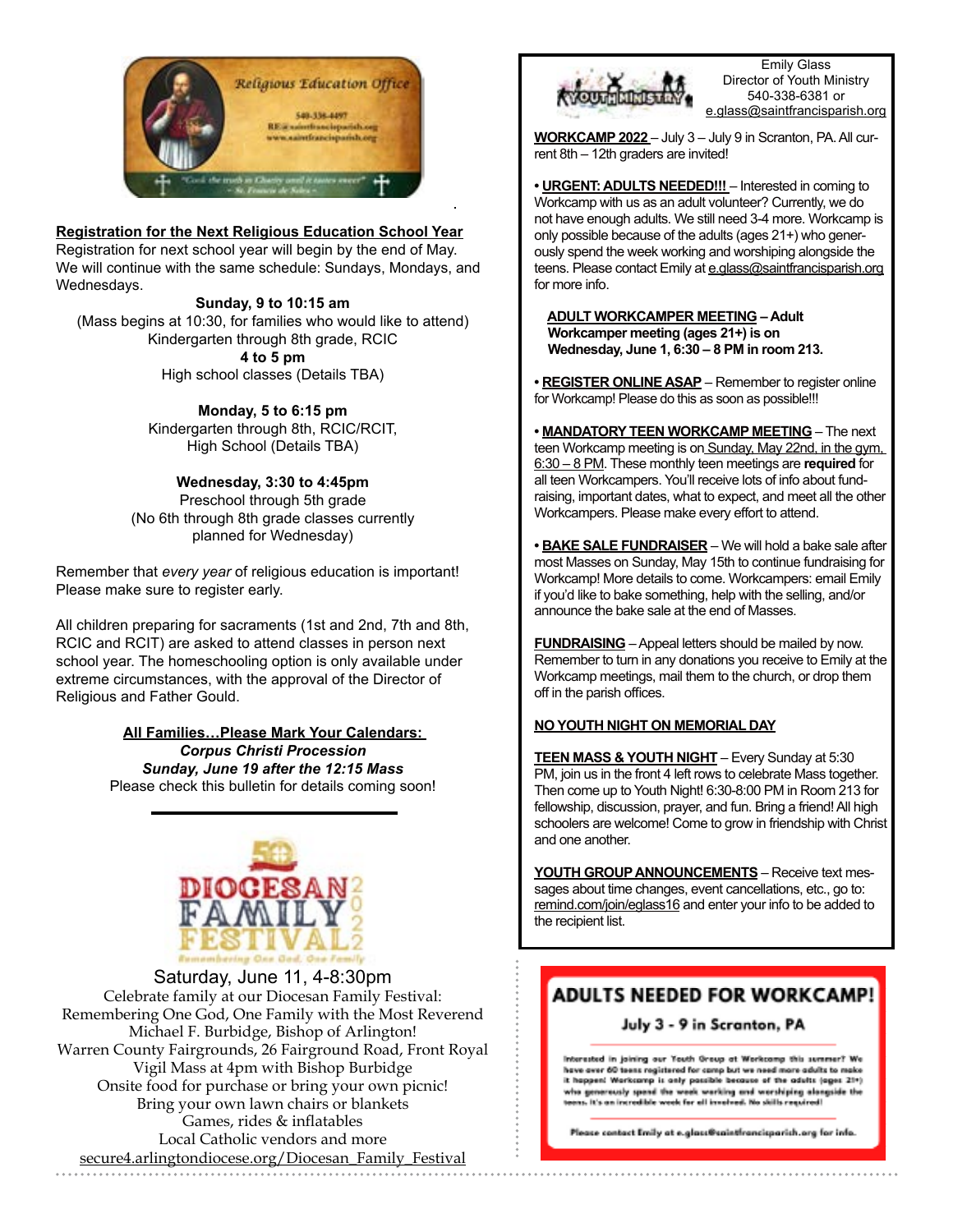## **St. Francis Council 11136 News**

**SHARE SUNDAY** The Knights will collect donations (food and checks) for the Share Sunday food drive this weekend after all masses. Parishioners may drop off donations in the new Knights collection chest, on the right side of the Nar-



thex. Knights should come early to take collections at the trailer, and please check the Narthex in case someone has left food donations there in the collection chest. Plan on staying a few minutes after mass for any last-minute donations.

Please note: The Knights do not accept perishables, fruit, pastries or similar items. If anyone wishes to donate money, please make your check payable to Catholic Charities, NOT the Knights of Columbus. This will enable the giver to obtain a taxable donation, and will trigger a thank you from Catholic Charities. At this time, we are in need of the usual items, and also, cereal, pasta, ground regular coffee, canned chicken, Mac and Cheese and jelly. Thank you!

**MASS FOR SPECIAL NEEDS** The Knights and the Joy of Life of St. Francis are planning a Second Mass for Special Needs for this Fraternal Year, and it is scheduled for Sunday, May 15 at the 12:15 p.m. A reception will follow in the Our Lady of Victory Hall. All are welcome to support our brothers and sisters.

**ELECTIONS** Elections for the slate of Officers for the Fraternal Year 22-23 took placed at the May 9 member meeting. Congratulations to our incoming slate.

> Jay Hallam **Joe Borneman** Richard Vale Richard Jacob Shaun Maher Dennis Godfrey Pat Orender

| Grand Knight:    |
|------------------|
| Chancellor:      |
| Treasurer:       |
| Warden:          |
| Recorder:        |
| Advocate:        |
| Inside Guard:    |
| Outer Guard:     |
|                  |
| 2nd Voor Trustoo |

Mike Corrigan 3rd Year Trustee: Christopher Miller 2nd Year Trustee: Ed Huth 1st Year Trustee: Scott Grimard

Delegate: Christopher Miller Delegate: Jay Hallam

Financial Secretary: Rae Edmonson (Last year of 3-year term) Lecturer: Appointed by Grand Knight:TBA

**OFFICERS' PLANNING MEETING:** The next Officers; Planning Meeting is set for May 23 at 7:30 pm in the Knights' Hall. All members are welcome.

**UPCOMING EVENTS** On July 30, the Knights will staff the parking concession at the Loudoun County Fair. Knights, please mark your calendars to volunteer! A signup genius will be sent out for time slots.

**BECOME ACTIVE AS A KNIGHT AND THANK YOU** We hope to continue our progress in the new Fraternal Year starting in July. Be a part of our charitable activities!! If you missed the membership drive, please consider becoming a Knight!

Please contact Chris Miller, Grand Knight, for more information. Chris Miller, Grand Knight St. Francis Council #11136 Knights11136@gmail.com; www.facebook.com/knights11136/

#### **ST BRIDGET OF IRELAND ANNUAL YARD SALE - SATURDAY, JUNE 11**

Located in Hobart Hall, 1024 West Main St., Berryville

Donations accepted Mon. 6/6 – Thurs 6/9. Please call for drop-off times (540) 327- 0946.

Doors open 8 am sharp and close at 4 pm. Food will be available at the Hall. Everyone Welcome!

#### **Caring for Creation Webinar Series**

Please join us for the fourth of our five-part series. **Reducing Energy Waste to Care for Creation**

**Wednesday May 25th at 7 pm hosted by St. Luke Catholic Church via Zoom**

If you feel concerned in the face of bleak projections for climate change, weather disasters, and loss of biodiversity, consider this: one of the cleanest, fastest, most significant and least costly strategies for protecting God's creation is one we can **all** adopt in various ways – reducing the amount of energy we waste. John Jimison, a St. Luke parishioner retired from a fifty-year career as an energy lawyer and Congressional staff Counsel, will suggest how we can take the best first steps toward a clean energy future by improving energy efficiency at our homes and parishes.

**RSVP to receive Zoom link:** [Care4Creation@SaintLukeMclean.org](mailto:Care4Creation@SaintLukeMclean.org)

> **Hosted by Parishes in the Arlington Diocese**

#### **Share Sunday**

The Knights will collect donations (food and checks) for the Share Sunday food drive this weekend after all masses.

At this time, we are in need of the usual items, and also, cereal, pasta, ground regular coffee, canned chicken, Mac and Cheese and jelly. Thank you!

*Please note: We do not accept perishables, fruit, pastries or similar items.*

If anyone wishes to donate money, please make your check payable to Catholic Charities, NOT the



Knights of Columbus. This will enable the giver to obtain a taxable donation, and will trigger a thank you from Catholic Charities.

. . . . . . . . . . . . . . . . . . . .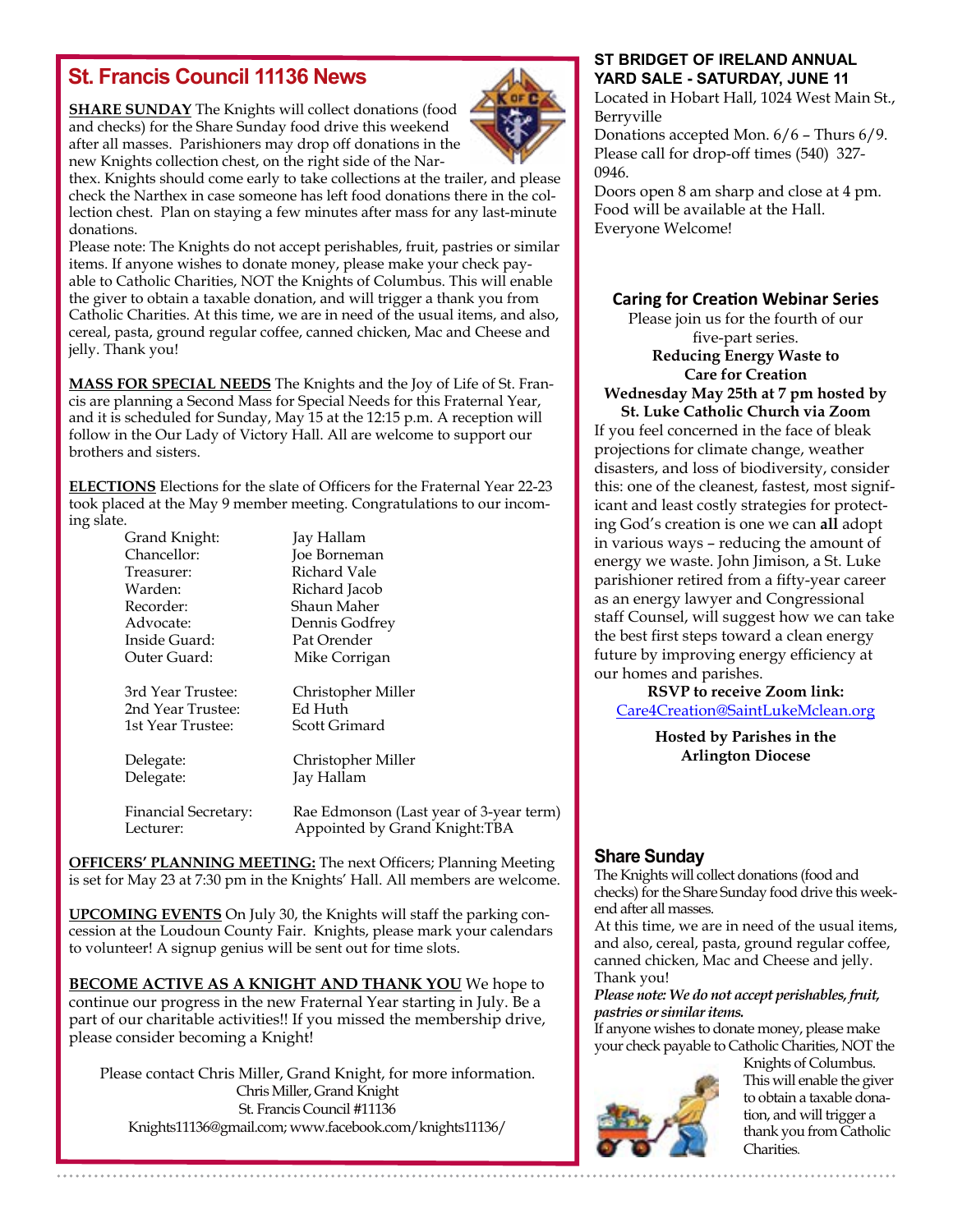# *Parish Homeless Ministry*

*"He has been raised just as he said."*  (Matthew 13:6)

• We are delighted to resume serving

dinner in person at the **Loudoun Homeless Shelter.** Our next delivery is June 23rd, with items due by 5pm on June 22nd.

 •Thank you to those who helped out with food preparation and delivery to the **Missionary Sisters of Charity** in Anacostia in May. Our next delivery is June 10th, with donations needed by 3:30pm on June 9th. Please watch for SignUp Genius emails.

• Want to help displaced Ukrainian refugees? See the St. Francis de Sales website for ways to donate.

• Know of any unaddressed needs for the hungry and homeless in our greater community? Please contact Fran Bebee.

Join us in works of charity by signing up to purchase items, make casseroles, bake cookies and cakes, or to transport meals and supplies. Contact one of us, and we will direct you to the Signup Genius lists:

• Fran Beebe franbeebe7@gmail.com

- Carie Losinski: skigators@me.com
- Suzanne Robinson suzannedrobinson@gmail.com

**MOTHER TERESA'S GARDEN** AT ST. FRANCIS DE SALES Grow food for the hungr to feed your soul

DO YOU LOVE GARDENING, FARMING, OR<br>INSPIRED TO LEARN HOW TO? VOLUNTEER!



St. Francis de Sales is blessed with heavenly land that can be tilled, sowed, and harvested. With enough volunteers, we could produce a large bounty of food for those who are in need. Come work with your hands in God's soil and not only feed the hungry, but also feed your soul.

There is no minimum or maximum amount of hours. Just sign up for a project, and come at the time you find that best fits your family's schedule.

Please go to website to sign up saintfrancisparish.org/ mother-teresas-garden/

Do you have a black thumb? No problem, expert gardeners will provide some educational topics throughout the season to learn how to grow a garden of your own. Share your time with them in the garden and they can share their knowledge with you.

Class Schedule Coming Soon…

Please email Jaclyn.Jenkins@onedayfarm.com if you are interested in learning more about how to get involved.

### **Women's Council Corner**

1st Annual Talent Show Saturday, May 21, 7pm in Our Lady of Victory Hall **ENTRY FORM DEADLINE EXTENDED & AGE REQUIREMENT REDUCED!**



Calling all parishioners 15 years and older... Do you have a talent you'd like

to showcase??? Start practicing for our 1st ever Talent Show! This is a time to just have fun and share in fellowship. Parishioners of all ages are encouraged to join in the fun and watch the amazing talent! Light refreshments will be available.

**Please submit your entry form by May 13th** to Chris Grande at chris-w-g@comcast.net. Entry forms are available in the Narthex next to Talent Show Entry Dropbox.

Congratulations to our newest executives of the Women's Council.

> Vice President, Diane Taylor Treasurer, Hercilia "Hershey" Youngblood Communications, Gail Donohue

We also want to thank Becci Rummage & Chris Grande, our previous executives, for all they have done for the Women's Council these past years. Your hard work and dedication is greatly appreciated.

Next business meeting- Monday, May 16th at 6:30pm Rosary in the chapel followed by our meeting at 7pm in the RE building Library.

Contact us: womenscouncil.sfds@gmail.com saintfrancisparish.org/womens-council

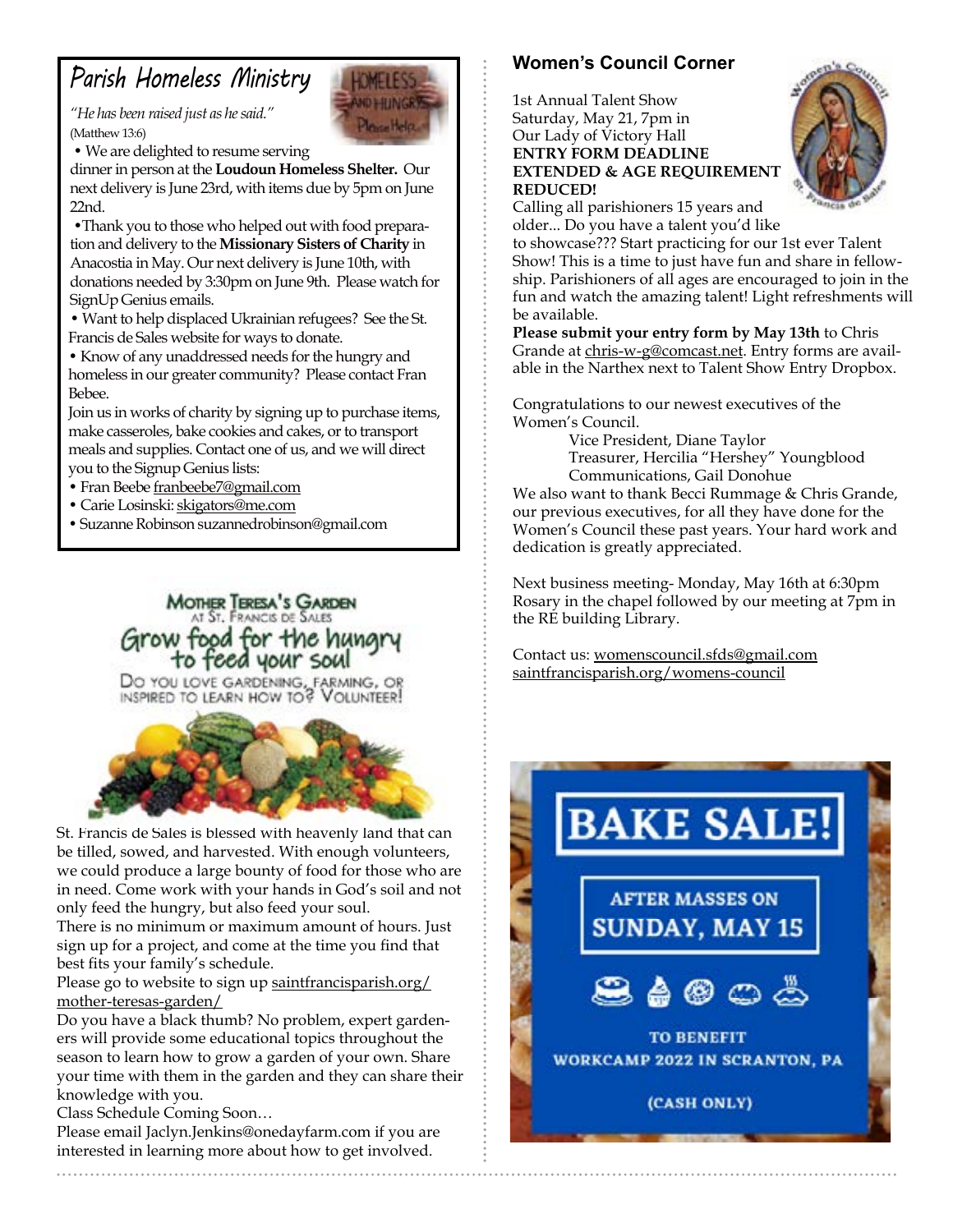# **Vacation Bible School '22**

**July 11-15, 9am-12noon**

### *REGISTRATION HAS STARTED!*

#### **Adult Volunteers NEEDED!!**

• Adults are needed to help build sets beforehand

• Adults to assist drama team

• K, 3rd, and 5th grade 'Tribe' leaders

**Childcare is provided for children of adult volunteers!**

#### **Youth Volunteers needed for Drama**

Registration ends Monday, June 13. Be sure to get your forms in now!

Please visit saintfrancisparish.org/vacation-bible-school/ for details and to register starting May 1

### **ADULT CONFIRMATIONS**

There will be an adult Confirmation Mass at the Cathedral of Saint Thomas More on Sunday, June 5 at 3pm. If you are a high schooler or adult who has received catechetical instruction but not completed your sacramental initiation through the Sacrament of Confirmation then now might be the opportunity for you to do so. Please contact Kim Livaudais k.livaudais@ saintfrancisparish.org for more information.

Did you notice something at St. Francis de Sales that needs repair or maintenance? Our staff is hard at work maintaining our beautiful property. If you would like to make a suggestion, please direct all repairs and maintenance requests to our Facilities Manager, Tim McGinn at t.mcginn@saintfrancisparish.org or give him a call at the parish office (540) 338-6381, x133.



**The Joy of Life Apostolate** seeks to provide a place for our loved ones with disabilities (of any age) where they can grow and be nurtured in love and faith spreading happiness and joy wherever they are. Do you have a child with special needs or a loved one with unique challenges? We'd love to meet you all!

**Sunday May 22, in the parish auditorium at St. John the Apostle Church**, our families with special needs and advocates are invited to attend a potluck Family Fun Dinner at 5:30 p.m. We will have a sharing time regarding summer programs and activities and would love your input! Please RSVP with Stephanie Goodspeed

at info@joyoflife.org and receive the Sign Up Genius. We hope many new friends will join us this month!



#### **Holy Father Prayer Intentions -May**

#### **Faith-Filled Young People**

We pray for all young people, called to live life to the fullest; may they see in Mary's life the way to listen, the depth of discernment, the courage that faith generates, and the dedication to service.

**Project Rachel Post Abortion Healing Ministry: 888-456-HOPE or visit: www.helpafterabortion.org.**

**Gabriel Project Pregnancy Assistance Ministry: 866-444-3553 or info@helpfor pregnantwomen.org**